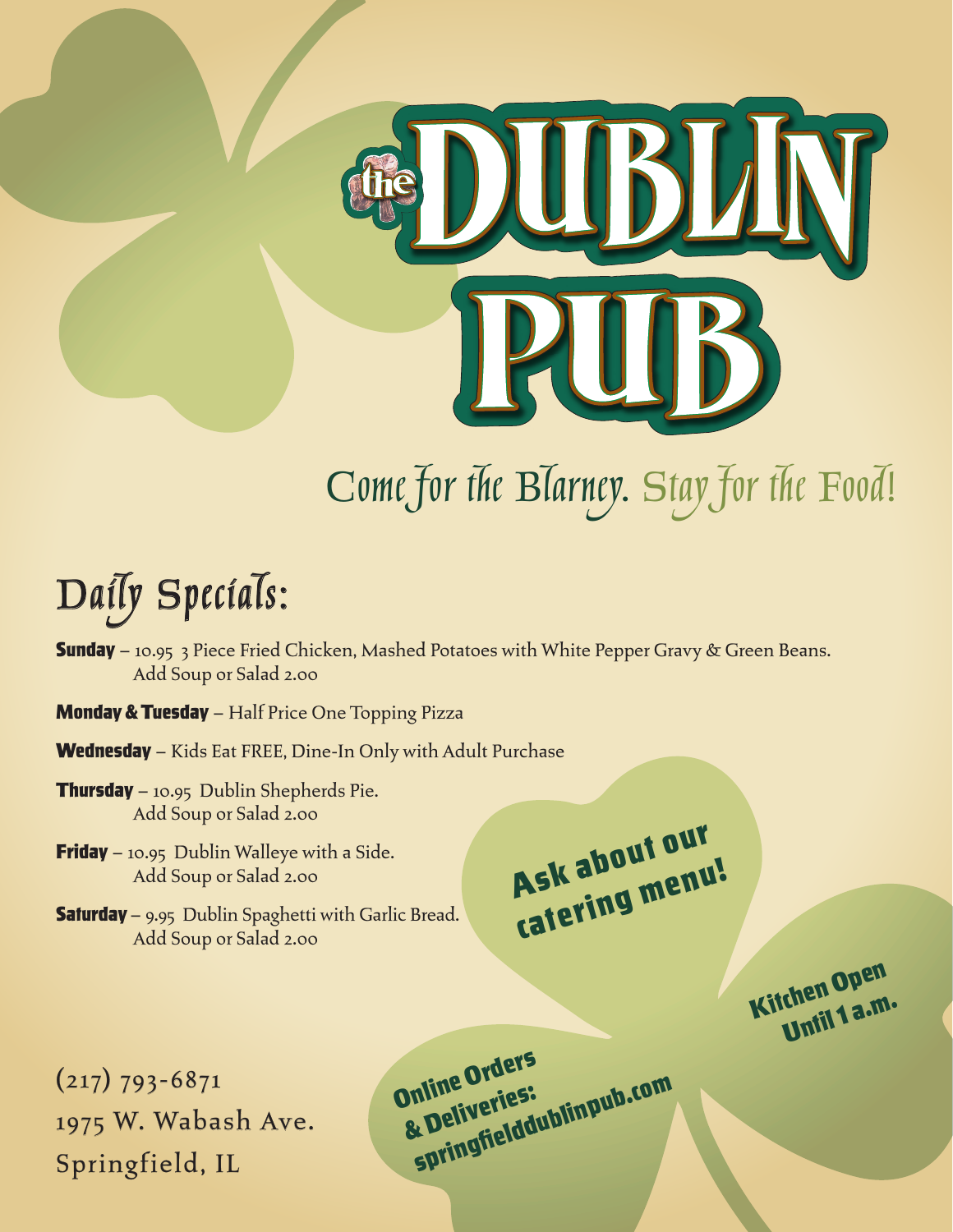# Appetizers

### Dublin Wings, Fingers & Things

| <b>DUBLIN'S SWEET BREADED BACON WINGS</b><br>Or choose from Honey Mustard, Hot Wings, or BBQ sauce.                                                                                            | 1LB-11.95  |
|------------------------------------------------------------------------------------------------------------------------------------------------------------------------------------------------|------------|
| <b>DUBLIN'S HAND BREADED CHICKEN FINGERS</b>                                                                                                                                                   | $6 - 7.95$ |
| <b>DUBLIN BITES</b><br>Mild buffalo boneless wings.                                                                                                                                            | 10.95      |
| FRIED PICKLES<br>A heaping pile of crisp pickle chips soaked in beer and battered in our<br>famous breading, served with ranch dressing.                                                       | 7.95       |
| <b>IRISH BEER BATTERED MUSHROOMS</b><br>Fresh "buttons" hand-dipped in Guinness and fried golden brown. Served<br>with ranch dressing.                                                         | 8.95       |
| <b>POTATO SKINS</b><br>Eight potato skins filled with your choice of cheese sauce, topped with bacon<br>bits, shredded cheese, & green onion. Served with sour cream.                          | 8.95       |
| <b>DUBLIN PRETZELS WITH CHEESE SAUCE</b><br>Six large pretzels served with your choice of cheese sauce.                                                                                        | 10.95      |
| DUBLIN CHIPS OR TORTILLA CHIPS & SALSA<br>With cheese sauce: 2.00 extra                                                                                                                        | 5.95       |
| <b>QUESO DIP</b><br>Rich & creamy cheese sauce mixed with beans and ground beef, topped<br>with Monterey Jack cheddar, jalapeños, and baked in the oven. Served with<br>homemade Dublin chips. | 10.95      |
|                                                                                                                                                                                                |            |

#### SPINACH & ARTICHOKE DIP 10.95

A special blend of spinach, artichoke hearts, & cheeses, baked to perfection, surrounded by a heaping stack of fresh tortilla chips.

# Soup & Salad HOMEMADE SOUPS: JOE'S CHILI OR SOUP OF THE DAY

#### SPINACH SALAD 11.95

Fresh spinach tossed in a sweet vinaigrette dressing with diced red onions and bacon crumbles. Topped with bleu cheese crumbles and fried mushroom slices.

#### DELUXE TACO SALAD

A crisp tortilla shell filled to the brim with a fresh mix of lettuce, tomato, black olives, and diced onions with seasoned ground beef or grilled chicken, sour cream and salsa.

#### BUFFALO CHICKEN SALAD 11.95

A crisp tortilla shell filled to the brim with iceberg/romaine mix, grilled or breaded buffalo chicken, tomatoes, carrots, cucumbers, and bleu cheese crumbles.

JOE'S HOUSE SALAD - An iceberg/romaine mix with sliced onions and parmesan cheese, tossed in our special Italian dressing.

#### CHEESE FRIES 6.95 Add CHILI: 2.00 EXTRA

#### **CHEESE CURDS** 10.95

Crispy, melty, savory breaded Wisconsin cheese curds served with marinara and ranch.

| <b>PIZZA BREAD</b><br>Smothered in our homemade pizza sauce and covered with mozzarella<br>cheese. Choose from cheese only, sausage, or pepperoni. | 6.95 |
|----------------------------------------------------------------------------------------------------------------------------------------------------|------|
| <b>CORN JALAPEÑO CHEDDAR NUGGETS</b><br>Ten spicy battered nuggets filled with corn, jalapeño, and cheddar cheese.                                 | 8.95 |
| <b>BATTERED ONION RINGS</b>                                                                                                                        | 7.95 |

| 8 TOASTED BEEF RAVIOLI | 8.95 |
|------------------------|------|
| CHEESE GARLIC BREAD    | 5.95 |

#### 8 CRISPY CHICKEN RAVIOLI 9.95

Eight ravioli filled with a blend of white chicken breast meat, celery, onions, and seasoning. Blended with hot sauce for a spicy buffalo flavor, and served with ranch.

#### DUBLIN'S IRISH POT STICKERS **10.95**

Eight delicious chicken stuffed dumplings served with an Asian orange dipping sauce.

#### **DUBLIN NACHOS** 10.95

Classic nacho toppings including onions, tomatoes, and black olives. Choose seasoned beef, chicken breast, or BBQ pulled pork. Served on top of a heaping plate of crisscrossed waffle fries. Topped in your choice of our white, yellow, or Pepper Jack cheese sauce. Add jalapeños: .95 extra Add chili: 1.00 extra

#### **COMBO PLATTER** 14.95

Cheese curds, four toasted ravioli, three potato skins, and onion rings served with sour cream, ranch, and marinara sauce.

### CUP: 3.95 BOWL: 4.95

#### BLACK & BLEU SALAD 11.95

A crisp tortilla shell filled to the brim with iceberg/romaine mix, steak fajita strips, tomatoes, carrots, cucumbers, and bleu cheese crumbles.

#### DUBLIN'S OLD FASHIONED CHEF'S SALAD 11.95

A pub salad piled high with turkey, ham, bacon, egg, tomato, and two cheeses. Served with your favorite dressing and homemade croûtons.

#### DUBLIN'S COBB SALAD 11.95 Dublin's salad mix with a grilled chicken breast, sliced cucumbers, diced

tomatoes, chopped bacon, bleu cheese crumbles, & a boiled egg with your favorite dressing.

#### DUBLIN HOUSE SALADS SMALL: 4.50 LARGE: 7.95

GARDEN SALAD - An iceberg/romaine mix, cucumbers, tomatoes, carrots, cabbage, homemade croûtons, and cheese. Caesar Salad: 1.00 extra

Add to any salad: Grilled or Breaded Chicken - 3.50 Steak Fajita Strips - 5.50 8 oz. Salmon - 10.00 Artichokes - 1.00

ALL YOU CAN EAT SOUP & SALAD 10.95

Dressing Selections:

Bleu Cheese, French, Ranch, 1000 Island, Honey Mustard, Raspberry Vinaigrette, Bacon Vinaigrette, Poppyseed, Dublin's Italian Dressing

*The Illinois Department of Public Health advises that eating raw or under-cooked meat, poultry, eggs or seafood poses a health risk to everyone, but especially to the elderly, young children under age 4, pregnant women and other highly susceptible individuals with compromised immune systems. Thorough cooking of such animal foods reduces the risk of illness.*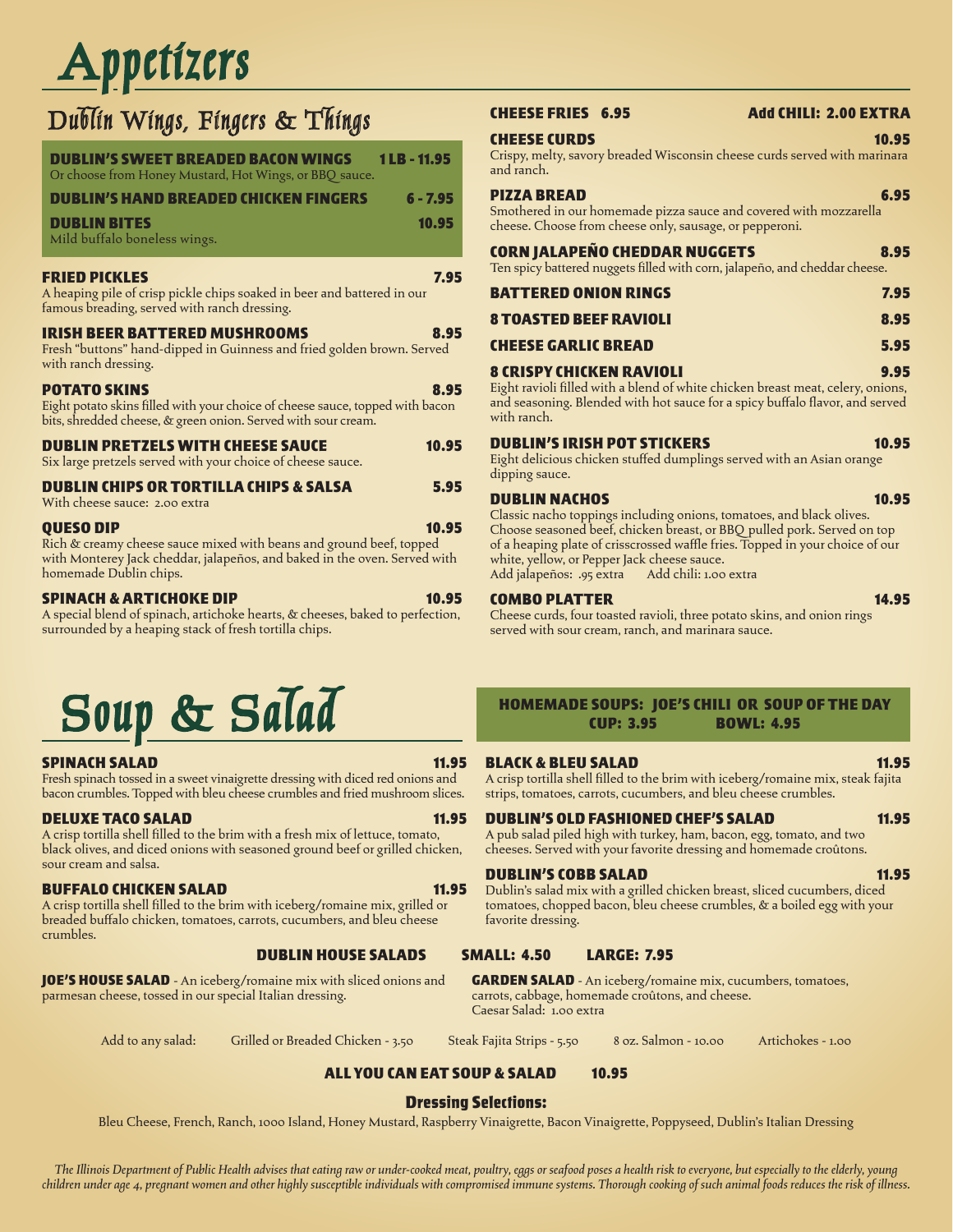# Dublin Dinners

#### Add soup or a salad for 2.00 extra.

#### DUBLIN POT ROAST 13.95

A healthy serving of Dublin Pot Roast on top of Dublin Mashers on a piece of Texas toast, carrots, and sautéed onions with gravy on the side.

#### DUBLIN'S SHEPHERD'S PIE 11.95

A hearty mix of beef, sausage, and vegetables topped with Dublin mashers and cheese, baked golden brown in the oven.

#### CORNED BEEF & CABBAGE 11.95

Traditional Irish dinner of tender corned beef and cabbage. Served with Dublin mashers.

#### CHOPPED STEAK 14.95

10 oz. Angus burger smothered in mushroom, onion, and brown gravy. Served with mashers and green beans.

#### FLAT IRON STEAK 16.95

This tender and juicy 8 oz. Angus cut is a steak lover's dream. Grilled over an open flame. Comes with choice of regular side. Premium side, add 1.00.

#### SALMON 18.95

An 8 oz. Norwegian Salmon filet grilled to perfection. Can be topped with our special Orange sauce, BBQ sauce, Bourbon sauce, Cajun, or Blackened. Comes with choice of regular side. Premium side, add 1.00.

## Sandwiches

#### SLOW ROASTED BBQ PORK SANDWICH 10.95

Slow roasted in house, pulled to perfection, topped with fresh cheddar cheese, and served on a split top bun.

**THE REUBEN 10.95** Shaved corned beef or turkey, sauerkraut, Swiss cheese, and our special Dublin sauce on grilled rye bread.

#### THE DUBLIN DIP **10.95**

Tender sliced roast beef on a toasted hoagie with Dublin's special au jus.

#### **DUBLIN CLUB** 10.95

Grilled turkey and ham topped with melted Swiss and American cheese, bacon, tomato, & lettuce on a split top bun.

#### DUBLIN CHEESE STEAK 10.95

Roast beef cooked in au jus with sautéed peppers, onions, and mushrooms, smothered in cheese and served on a grilled hoagie bun.

#### OPEN FACED ROAST BEEF SANDWICH 10.95

Two pieces of toasted Texas toast with sliced roast beef, mashed potatoes, and covered in the Dublin brown gravy.

### $2/3$  Ib Burgers 2

All burgers include lettuce, tomato, onion, & pickles.

Extra cheese: 1.95 Bacon: 1.95 Make any burger a double patty for an extra 3.25.

#### 2/3 LB HAMBURGER 11.95

The classic standard cooked to your order. Add Swiss, Cheddar, Pepper Jack, Mozzarella, Provolone, or Bleu Cheese for 1.95.

#### BLACK & BLEU BURGER 12.95

Our 10 oz. burger blackened and topped with bleu cheese crumbles and bacon.

TURKEY BURGER 11.95 A good-for-you alternative served with lettuce, tomato, and onion.

**Sides - 2.95** French Fries, Sweet Potato Fries, Waffle Fries, Cottage Cheese, Cole Slaw, Onion Rings, Green Beans, Carrots

Premium Sides - 3.95 Homemade Dublin Mashers, Dublin Mac & Cheese

#### BREADED SHRIMP DINNER 11.95

One dozen butterfly shrimp, deep fried to a golden brown and served with cocktail sauce. Comes with choice of regular side. Premium side, add 1.00.

#### **DUBLIN WALLEYE** 11.95

Three hand-breaded pieces of walleye served on rye bread with pickle and sliced onion. Comes with choice of regular side. Premium side, add 1.00.

### GRILLED CHICKEN

One Chicken Breast - 10.95 Two Chicken Breasts - 14.95 6 oz. grilled chicken breast with your choice of seasoning or sauce. Choose Bourbon sauce, BBQ sauce, Orange sauce, Cajun, or Blackened. Comes with choice of regular side. Premium side, add 1.00.

#### DUBLIN SPAGHETTI W/ GARLIC BREAD 10.95

Choose between our homemade meat sauce or Dublin's Marinara.

#### DUBLIN'S HEARTY MAC & CHEESE 10.95

Homemade macaroni and cheese mixed with three varieties of cheese. Topped with bread crumbs and baked in the oven.

Add BBQ Pulled Pork (Add 2.95)

Breaded or Grilled 6 oz. Chicken Breast (Add 2.95) Choose plain, Buffalo, BBQ, or Buffeque Chicken.<br>Add tomatoes: .95 Add bacon: 1.25 Add tomatoes: .95

#### 6 FINGERS & A SIDE 10.95

Hand cut and breaded. Comes with choice of regular side. Premium side, add 1.00.

All sandwiches are served with Homemade Dublin Chips. Substitute French Fries for 1.00. Add soup or a salad with any sandwich for 2.00 extra.

#### WALLEYE SANDWICH 10.95

Crisp fried walleye served with rye bread, sliced onion, and a side of tartar sauce.

#### BOURBON ROAST BEEF CHEDDAR MELT 10.95

Premium roast beef topped with our special bourbon sauce and cheddar cheese, served on a split top bun.

#### SANTA FE CHICKEN 10.95

Grilled 6 oz. chicken breast basted with our own BBQ sauce and topped with bacon & Pepper Jack cheese. Served on a split top bun.

#### **CHICKEN SANDWICH 10.95**

Grilled or breaded 6 oz. chicken breast served on a split top bun with lettuce, onions, tomato, and pickle. Choose from Plain, Buffalo, or BBQ.

#### DUBLIN'S BREADED TENDERLOIN 10.95

Our famous tenderloin served on a split top bun with sliced onions, lettuce, tomato, and pickle.

#### DUBLIN'S POT ROAST TOASTER 11.95

Our perfectly seasoned pot roast with sautéed mushrooms, onions, and Swiss cheese served on lightly buttered Texas toast with grilled onions.

2/3 lb., 100% Black Angus Beef Burgers. All burgers are served on a split top bun with Homemade Dublin Chips. Substitute French Fries for 1.00.

#### **BOURBON STREET BURGER 12.95**

Peppers, onion, Cajun spices, & Pepper Jack cheese give this 10 oz. burger its Louisiana flair.

#### MUSHROOM & SWISS BURGER 12.95

Our 10 oz. burger topped with sautéed mushrooms and Swiss cheese.

#### PUB'S SPECIAL PATTY MELT 12.95

Rye bread toasted to perfection. 10 oz. burger cooked your way, covered with sautéed onions and melted Swiss cheese.

VEGGIE BURGER 11.95

A true veggie burger served with lettuce, tomato, and onion.